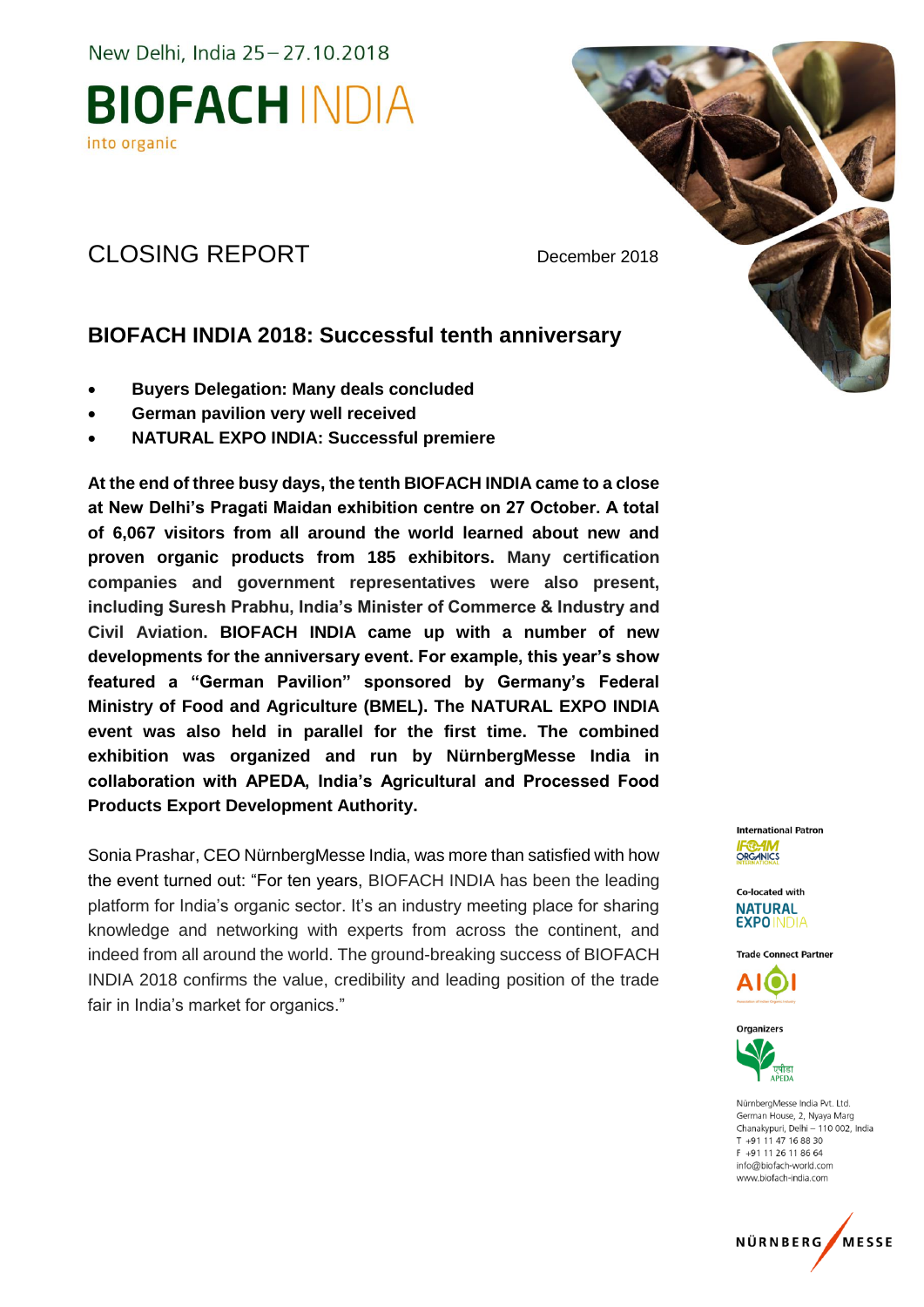New Delhi, India 25-27.10.2018

# **BIOFACH INDIA** into organic

#### **International Buyers Delegation: a complete success**

The success of the tenth anniversary was also evident in the International Buyers Delegation. "An international delegation consisting of more than 50 buyers from 18 countries showed interest not only in Indian organic products but also in working together with Indian companies and farmers. The result was a vibrant exchange on agricultural practices, cultivation of raw materials, the quality of Indian organic products and their availability at the show in 2018. APEDA is proud to be a partner and joint organizer of a global event that brings together buyers from all around the world," sums up Paban K. Borthakur, Chairman of APEDA. All in all, the three days included 170 business meetings, with deals concluded totalling about \$6.6 million (470 million rupees).

#### **Enthusiasm for NATURAL EXPO INDIA & German Pavilion**

NATURAL EXPO INDIA, held in parallel with BIOFACH INDIA, enjoyed a successful launch this year. The combined trade fair event impressed the many visitors with an attractive show of products from the fields of food and drink, natural and organic cosmetics and wellness, and textiles. Whereas BIOFACH INDIA covered only certified organic products, NATURAL EXPO INDIA also exhibited natural products and products currently undergoing organic certification. Equally successful was the launch of the "German Pavilion", sponsored by Germany's Ministry of Food and Agriculture (BMEL), which provided an opportunity for companies from Germany to show their products and services to both local and international visitors. Exhibitors on this occasion were BDIH, bio verlag, Demeter-International, Herbaria Kräuterparadies, Organic Services and Voelkel.

#### **Strong congress attendance**

Another highlight in the supporting programme was the international conference, India's central communication platform for the organic sector to share ideas and network. A wide range of congress slots gave top-level speakers from India and around the world the opportunity to share useful knowledge on current practices, challenges and trends in the organic sector. And on the first day of the trade fair, organic farmers from India shared their own success stories at the Organic Farmers Conference organized by OFAI.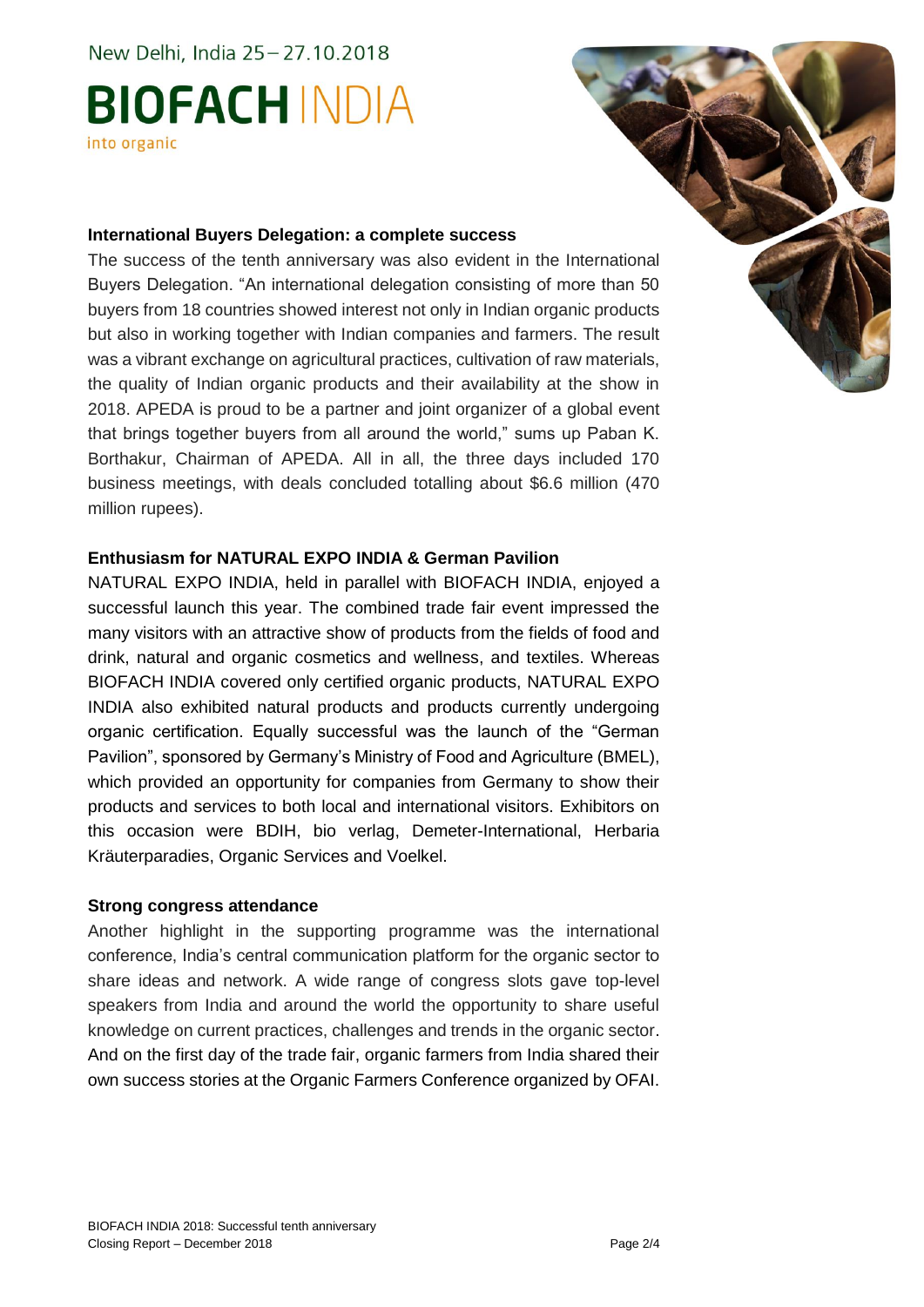New Delhi, India 25 - 27.10.2018

### **BIOFACH INDIA** into organic

#### **Save the date for 2019!**

The 11<sup>th</sup> BIOFACH INDIA will take place from 7 to 9 November 2019 in Pragati Maidan, New Delhi.

### **The next BIOFACH events:**

- BIOFACH, Nuremberg: 13–16 February 2019
- BIOFACH CHINA, Shanghai: 16–18 May 2019
- BIOFACH AMERICA LATINA, São Paulo: 5–8 June 2019
- BIOFACH SOUTH EAST ASIA, Bangkok: 11–14 July 2019
- BIOFACH AMERICA, Baltimore 12–14 September 2019
- BIOFACH JAPAN: March 2020

### **BIOFACH World**

NürnbergMesse has proven expertise in the field of organic foodstuffs. In February every year, the international organic sector gathers in Nuremberg at BIOFACH, the World´s Leading Trade Fair for Organic Food. The comprehensive range of certified organic products on display shows their diversity – from fresh products like dairy and cheese, fruit, vegetables, dry products like grains and pulses, nuts and confectionery to beverages. The international patron of BIOFACH is IFOAM – Organics International, while the national supporting organisation is the German Federation of Organic Food Producers (BÖLW). An integral part of this world's leading trade fair is the BIOFACH Congress, a knowledge-sharing platform that is unique worldwide. With another six BIOFACH events in Japan, the USA, South America, China, India and Thailand, BIOFACH World has a global presence and year for year brings together more than 3,500 exhibitors and 100,000 trade visitors.